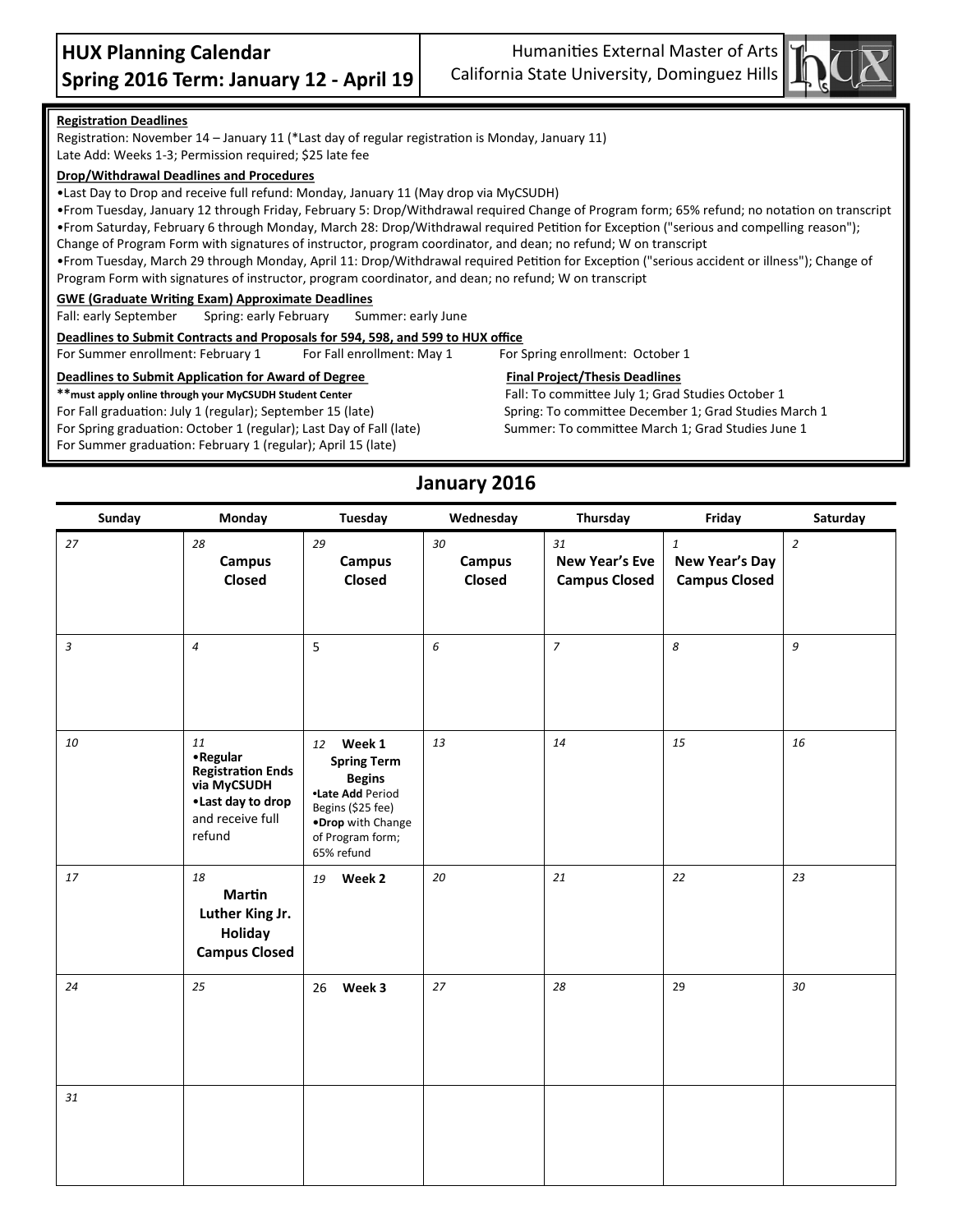# **HUX Planning Calendar Spring 2016 Term: January 12 - April 19**

Humanities External Master of Arts California State University, Dominguez Hills



## **February 2016**

| Sunday           | Monday                                                                                                                                                                               | Tuesday                  | Wednesday                  | Thursday                      | Friday                                                                                     | Saturday                                                                                                                                           |
|------------------|--------------------------------------------------------------------------------------------------------------------------------------------------------------------------------------|--------------------------|----------------------------|-------------------------------|--------------------------------------------------------------------------------------------|----------------------------------------------------------------------------------------------------------------------------------------------------|
|                  | 1 .Late Add Period<br>Ends<br>•Graduation<br><b>Application</b> for<br>Summer 2016 due<br>(\$65 fee)**<br>•Contracts and<br>Proposals<br>for 594, 598, 599<br>due for<br>Summer 2016 | $\overline{c}$<br>Week 4 | $\mathfrak{Z}$             | $\ensuremath{\mathnormal{4}}$ | 5<br>•Last day to Drop<br>with Change of<br>Program form; 65%<br>refund; no W on<br>record | $\boldsymbol{\delta}$<br>·Drop requires<br>Petition "serious<br>and compelling<br>reason"; Change of<br>Program form; W<br>on record;<br>no refund |
| $\boldsymbol{7}$ | $\boldsymbol{\delta}$                                                                                                                                                                | 9<br>Week 5              | ${\it 10}$                 | $\cal II$                     | $12\,$                                                                                     | 13                                                                                                                                                 |
| $\it 14$         | $15\,$                                                                                                                                                                               | 16<br>Week 6             | $\ensuremath{\mathit{17}}$ | $18\,$                        | ${\it 19}$                                                                                 | $2\mathit{0}$                                                                                                                                      |
| $21\,$           | $22\,$                                                                                                                                                                               | 23<br>Week 7             | $24\,$                     | 25                            | $26\,$                                                                                     | $27\,$                                                                                                                                             |
| $28\,$           | 29                                                                                                                                                                                   |                          |                            |                               |                                                                                            |                                                                                                                                                    |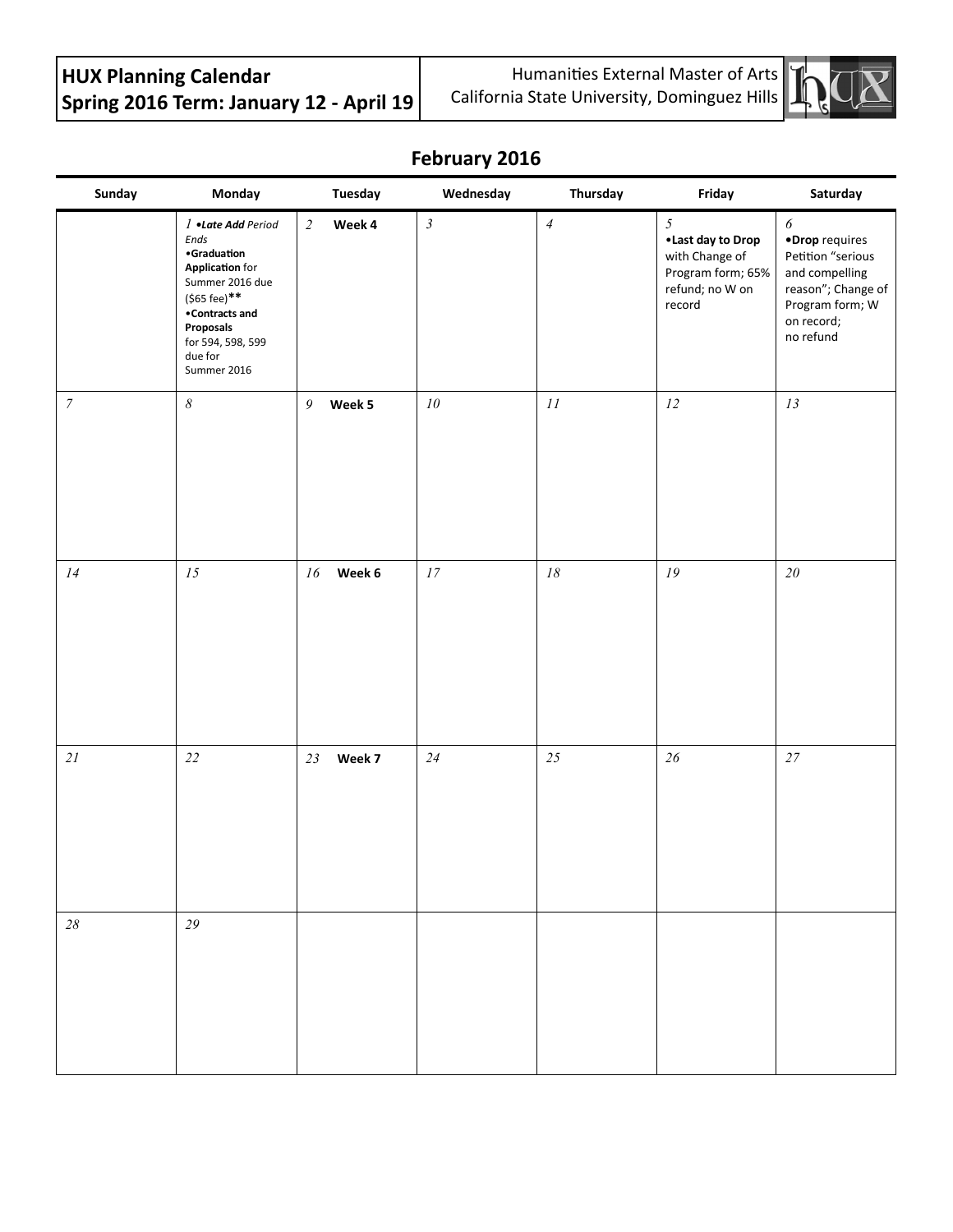# **HUX Planning Calendar Spring 2016 Term: January 12 - April 19**

Humanities External Master of Arts California State University, Dominguez Hills



### **March 2016**

| Sunday | Monday                                                                                                                                          | Tuesday                                                                                                                                    | Wednesday      | Thursday                                                               | Friday                                                          | Saturday   |
|--------|-------------------------------------------------------------------------------------------------------------------------------------------------|--------------------------------------------------------------------------------------------------------------------------------------------|----------------|------------------------------------------------------------------------|-----------------------------------------------------------------|------------|
|        |                                                                                                                                                 | Week 8<br>$\mathbf{1}$<br>•Mentor-<br>approved<br>Thesis due for<br>committee review<br>to meet Summer<br>2016 Grad Studies<br>deadline.   | $\overline{c}$ | $\overline{3}$                                                         | $\boldsymbol{4}$                                                | $\sqrt{5}$ |
| 6      | $\overline{7}$                                                                                                                                  | Week 9<br>8                                                                                                                                | 9              | 10                                                                     | $11\,$                                                          | 12         |
| 13     | 14<br>*Summer<br>registration<br>begins                                                                                                         | Week 10<br>15                                                                                                                              | 16             | $17\,$                                                                 | $18\,$                                                          | 19         |
| 20     | 21                                                                                                                                              | 22 Week 11                                                                                                                                 | 23             | 24                                                                     | 25<br>•Papers due for<br>Incompletes<br>expiring Spring<br>2016 | 26         |
| 27     | 28<br>.Last day to Drop<br>with Petition and<br>documented<br>"serious and<br>compelling<br>reason" (Petitions<br>require a \$10<br>filing fee) | 29 Week 12<br>•Drop requires<br>Petition and<br>documented<br>"serious illness or<br>accident"<br>(Petitions require<br>a \$10 filing fee) | 30             | 31<br><b>Cesar Chavez</b><br><b>Holiday</b><br><b>Campus</b><br>Closed |                                                                 |            |